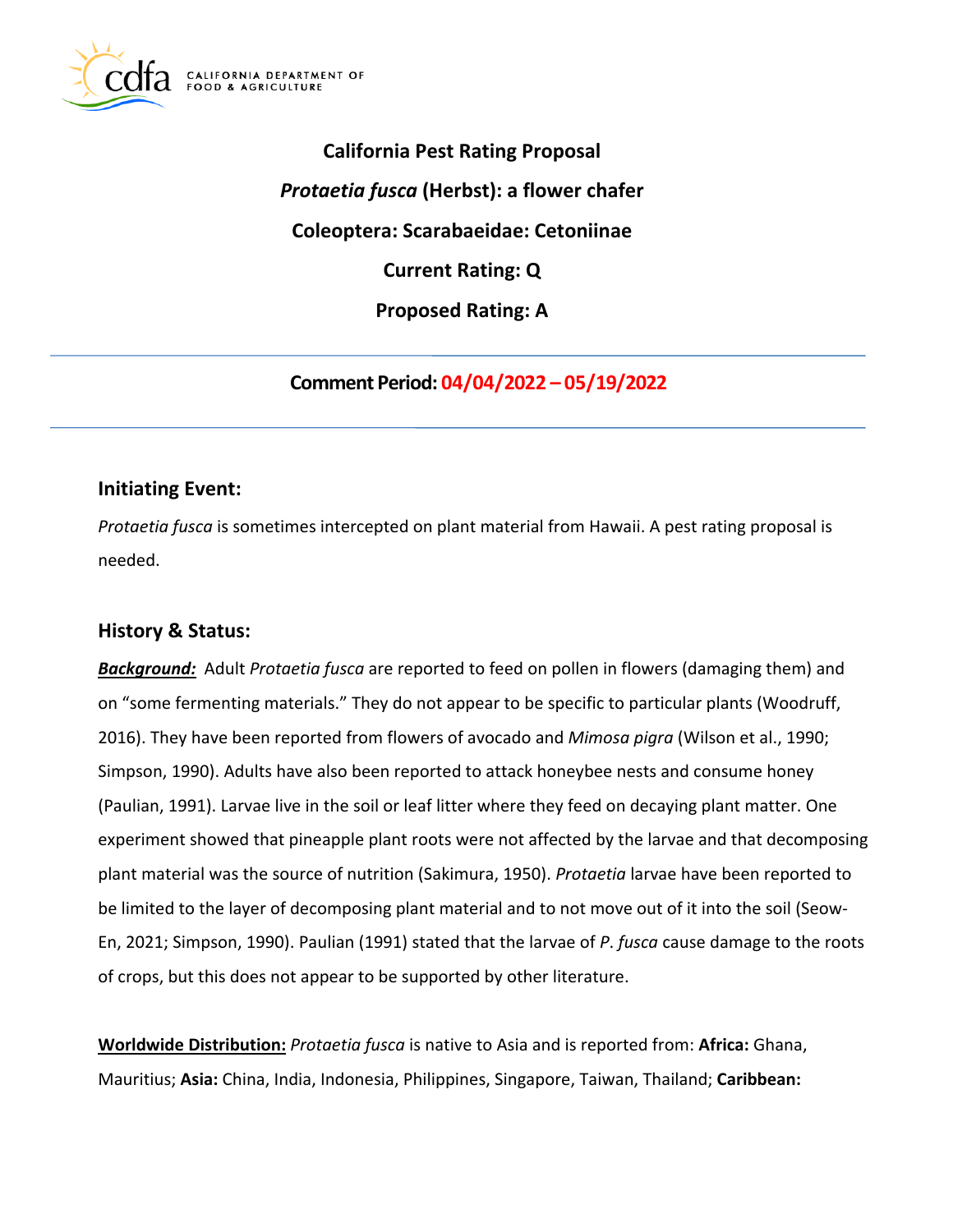

Bahamas, Barbados, Guadeloupe; **North America:** United States (Florida); **Oceania:** Australia (coastal Queensland and Northern Territory), Fiji, Guam, Hawaii (Aidoo et al., 2016; Meurgey and Ramage, 2020; Geetha and Agarwala, 2018; Ramsdale and Samuelson, 2006; Schreiner and Nafus, 1986; Simpson, 1990; Symbiota Collections of Arthropods Network; Woodruff, 2006).

**Official Control:** *Protaetia fusca* is considered reportable by the United States Department of Agriculture (U.S. regulated plant pest table).

**California Distribution:** *Protaetia fusca* is not known to be present in California.

**California Interceptions:** *Protaetia fusca* has been intercepted on *Plumeria* flowers and other plant material from Hawaii (California Department of Food and Agriculture).

The risk *Protaetia fusca* poses to California is evaluated below.

# **Consequences of Introduction:**

- 1) **Climate/Host Interaction:** *Protaetia fusca* appears to be reported only from areas with a tropical or subtropical climate. It is a generalist; adults feed on a variety of flowers, and possibly honey, and larvae feed on decomposing plant material. It may be able to establish in southern California, especially along the coast. Therefore, *P. fusca* receives a **Medium (2)** in this category.
	- Low (1) Not likely to establish in California; or likely to establish in very limited areas.
	- **Medium (2) may be able to establish in a larger but limited part of California.**
	- High (3) likely to establish a widespread distribution in California.
- 2) **Known Pest Host Range:** *Protaetia fusca* adults are polyphagous. Therefore, it receives a **High (3)**  in this category.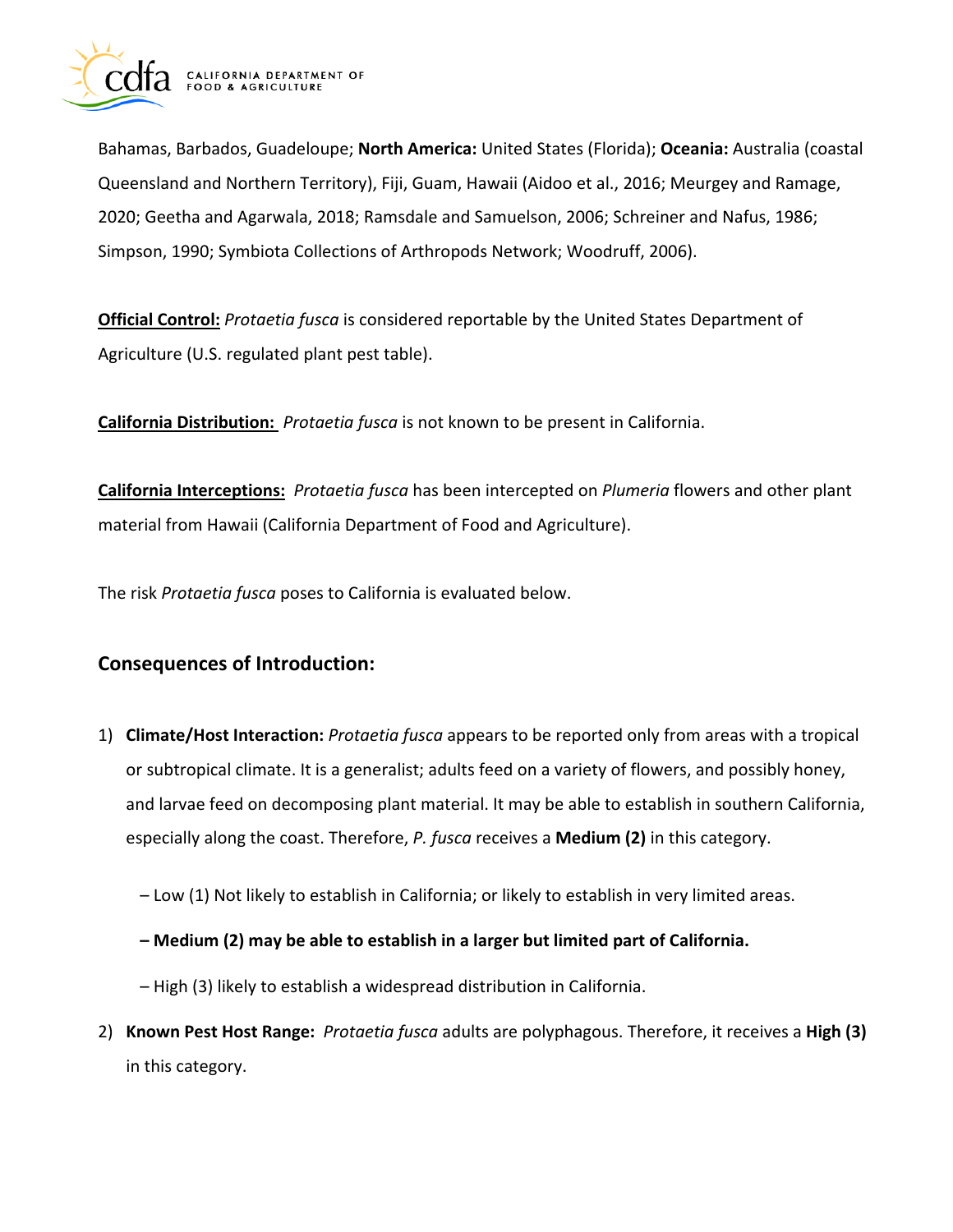

- Low (1) has a very limited host range.
- Medium (2) has a moderate host range.
- **High (3) has a wide host range.**
- 3) **Pest Reproductive and Dispersal Potential:** *Protaetia fusca* adults presumably fly. Therefore, it receives a **Medium (2)** in this category.
	- Low (1) does not have high reproductive or dispersal potential.
	- **Medium (2) has either high reproductive or dispersal potential.**
	- High (3) has both high reproduction and dispersal potential.
- 4) **Economic Impact**. *Protaetia fusca* is reported to damage a wide variety of flowers. It may be most likely to impact ornamental plants. Adults are also reported to damage honeybee colonies. It appears that the larvae are not known to damage living plants. Lastly, this is a USDA-reportable species. Therefore, it receives a **High (3)** in this category.

#### **Economic Impact: A, C, F**

#### **A. The pest could lower crop yield.**

B. The pest could lower crop value (includes increasing crop production costs).

#### **C. The pest could trigger the loss of markets (includes quarantines).**

- D. The pest could negatively change normal cultural practices.
- E. The pest can vector, or is vectored, by another pestiferous organism.

#### **F. The organism is injurious or poisonous to agriculturally important animals.**

G. The organism can interfere with the delivery or supply of water for agricultural uses.

#### **Economic Impact Score: High**

– Low (1) causes 0 or 1 of these impacts.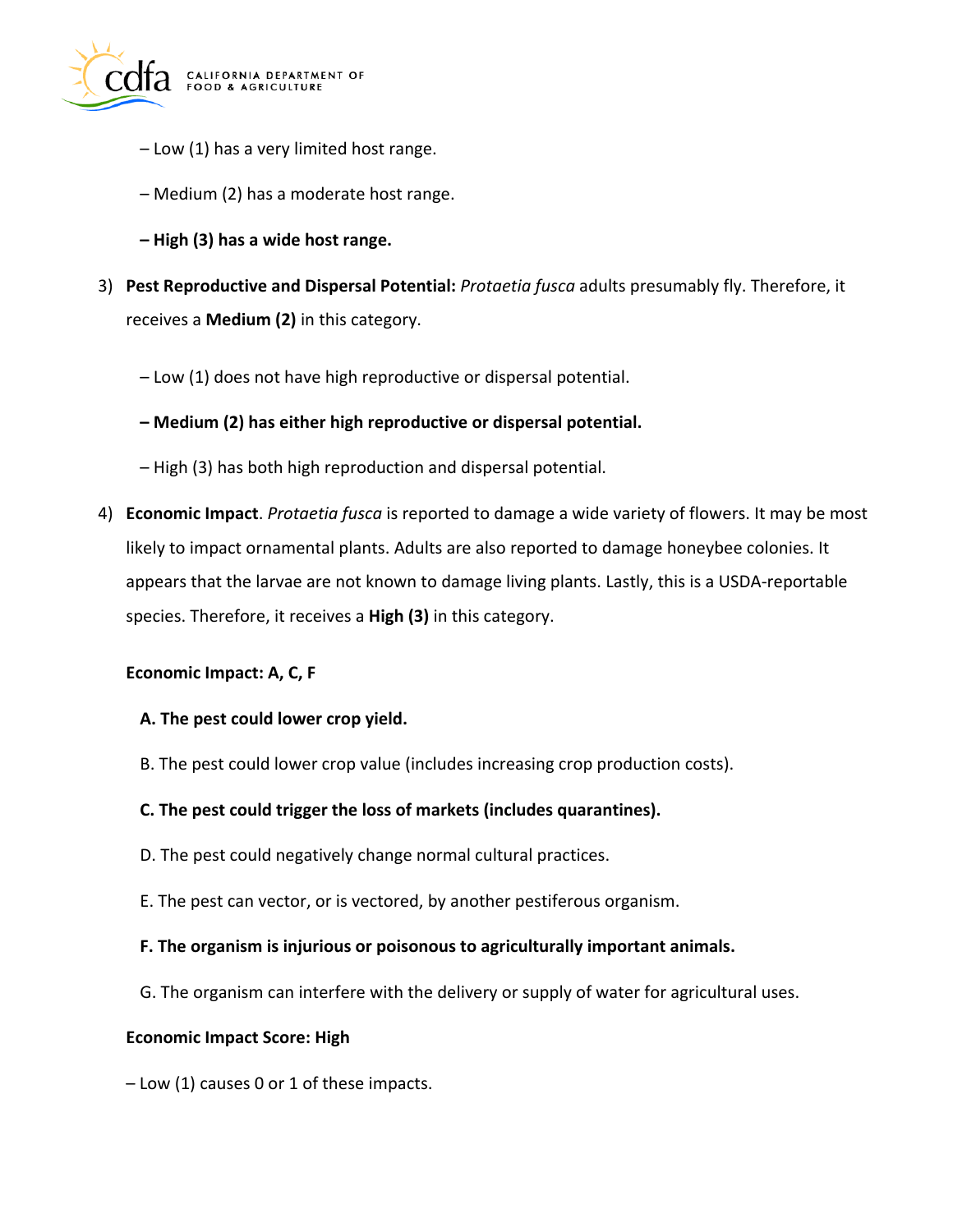

- Medium (2) causes 2 of these impacts.
- **High (3) causes 3 or more of these impacts.**
- 5) **Environmental Impact**. *Protaetia fusca* adults may impact ornamental plants, primarily the flowers. Therefore, *P. fusca* receives a **Medium (2)** in this category.

#### **Environmental Impact: Medium**

A. The pest could have a significant environmental impact such as lowering biodiversity, disrupting natural communities, or changing ecosystem processes.

- B. The pest could directly affect threatened or endangered species.
- C. The pest could impact threatened or endangered species by disrupting critical habitats.
- D. The pest could trigger additional official or private treatment programs.

**E. The pest significantly impacts cultural practices, home/urban gardening or ornamental plantings.** 

#### **Environmental Impact Score: Medium (2)**

- Low (1) causes none of the above to occur.
- **Medium (2) causes one of the above to occur.**
- High (3) causes two or more of the above to occur.

### **Consequences of Introduction to California for** *Protaetia fusca***: Medium (12)**

Add up the total score and include it here.

 $-Low = 5-8$  points

**–Medium = 9-12 points** 

 $-High = 13-15$  points

6) **Post Entry Distribution and Survey Information:** *Protaetia fusca* is not known to be present in California. It receives a **Not established (0)** in this category.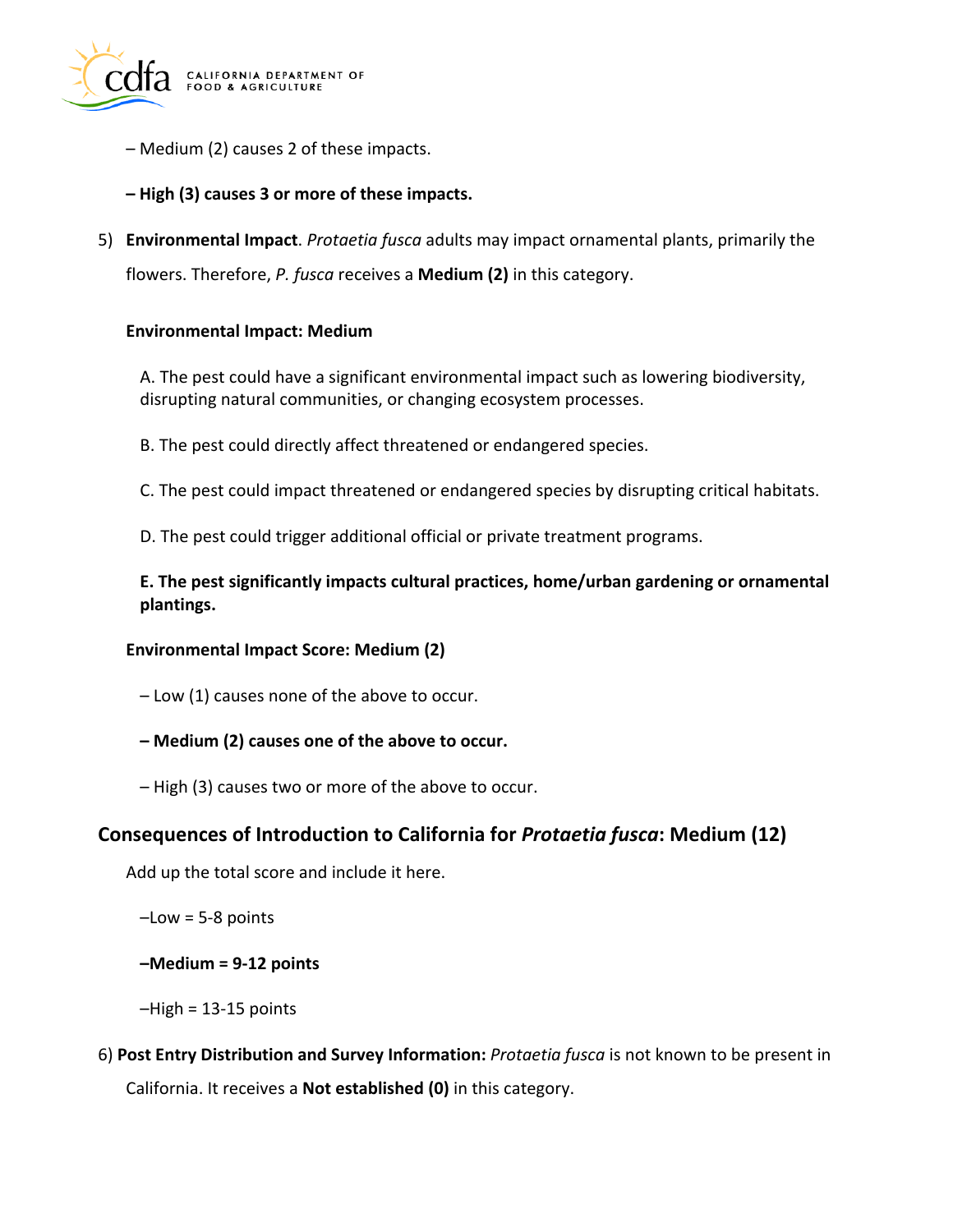

#### **–Not established (0) Pest never detected in California, or known only from incursions.**

–Low (-1) Pest has a localized distribution in California, or is established in one suitable climate/host area (region).

–Medium (-2) Pest is widespread in California but not fully established in the endangered area, or pest established in two contiguous suitable climate/host areas.

–High (-3) Pest has fully established in the endangered area, or pest is reported in more than two contiguous or non-contiguous suitable climate/host areas.

### **Final Score:**

7) The final score is the consequences of introduction score minus the post entry distribution and survey information score: Medium (12)

## **Uncertainty:**

There is significant uncertainty with this proposal. *Protaetia fusca* is only known from areas with a tropical or subtropical climate. This species may not be able to establish in, or may be limited to a very small area in California. The report of attacks on honeybee nests does not appear to be described in detail in the literature. Lastly, it is not known how significant the impacts on flowers in California might be.

## **Conclusion and Rating Justification:**

*Protaetia fusca* causes damage to flowers of a variety of plants, and it is also reported to burrow into honeybee colonies. It is considered reportable by the United States Department of Agriculture. It is not known to be present in California. For these reasons, an "A" rating is justified.

### **References:**

Aidoo, O. F., Kyerematen, R., Akotsen-Mensah, C., and Afreh-Nuamah, K. 2016. Abundance and diversity of insects associated with citrus orchards in two different agroecological zones of Ghana. American Journal of Experimental Agriculture 13:1-18.

California Department of Food and Agriculture. Pest and damage record database. Accessed March 17, 2021: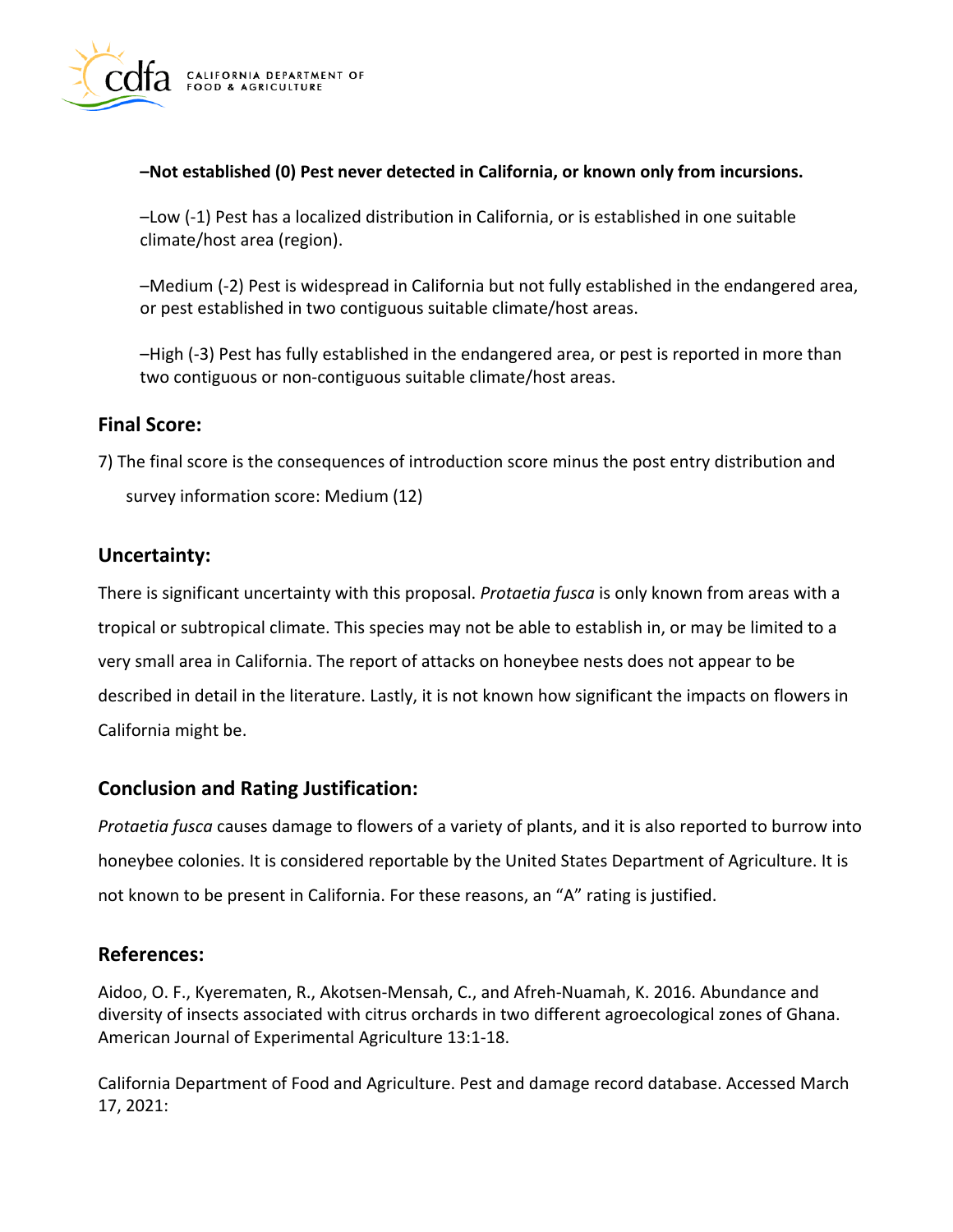

<https://pdr.cdfa.ca.gov/PDR/pdrmainmenu.aspx>

Geetha, K. V. and Agarwala, B. K. 2018. Taxonomy of Scarabaeidae (Insecta: Coleoptera) of Tripura, northeast India. International Journal of Zoology and Applied Biosciences 3:411-422.

Meurgey, F. and Ramage, T. 2020. Challenging the Wallacean shortfall: A total assessment of insect diversity on Guadeloupe (French West Indies), a checklist and bibliography. Insecta Mundi 786:1-184.

Paulian, R. 1991. Les Coléoptères Scarabaeoidea de Nouvelle-Calédonie. Orston, Paris, France.

Ramsdale, A. S. and Samuelson, G. A. 2006. The Coleoptera of Lehua Islet, Hawai'i. Bishop Museum Occasional Papers 88:30-36.

Sakimura, K. 1950. Food preference of *Protaetia fusca* grubs. Proceedings of the Hawaiian Entomological Society 14:173-174.

Schreiner, I. and Nafus, D. 1986. Accidental introductions of insect pests to Guam, 1945-1985. Proceedings of the Hawaiian Entomological Society 27:45-52.

Seow-En, I. 2021. Elytral pattern observations and ecological notes of the flower chafer, *Protaetia acuminata* (Fabricius) (Coleoptera: Scarabaeidae: Cetoniinae) from Singapore. Serangga 26:226-235.

Simpson, G. B. 1990. Immature stages of *Protaetia fusca* (Herbst) (Coleoptera: Scarabaeidae) with notes on biology. Journal of the Australian Entomological Society 29:67-73.

Symbiota Collections of Arthropods Network. Accessed March 18, 2022: <https://scan-bugs.org/portal/index.php>

Wilson, C. G., Flanagan, G. J., and Gillett, J. D. 1990. The phytophagous insect fauna of the introduced shrub *Mimosa pigra* in Northern Australia and its relevance to biological control. Environmental Entomology 19:776-784.

Woodruff, R. E. 2006. The Asian mango flower beetle, *Protaetia fusca* (Herbst), and *Euphorbia sepulcralis* (Fabricius) in Florida and the West Indies (Coleoptera: Scarabaeidae: Cetoniinae). Insecta Mundi 20:227-232.

U.S. regulated plant pest table. Accessed March 17, 2022: <https://www.aphis.usda.gov/aphis/ourfocus/planthealth/import-information/rppl/rppl-table>

## **Responsible Party:**

Kyle Beucke, 1220 N Street, Sacramento, CA 95814, 916-698-3034, [permits\[@\]cdfa.ca.gov](https://permits[@]cdfa.ca.gov)